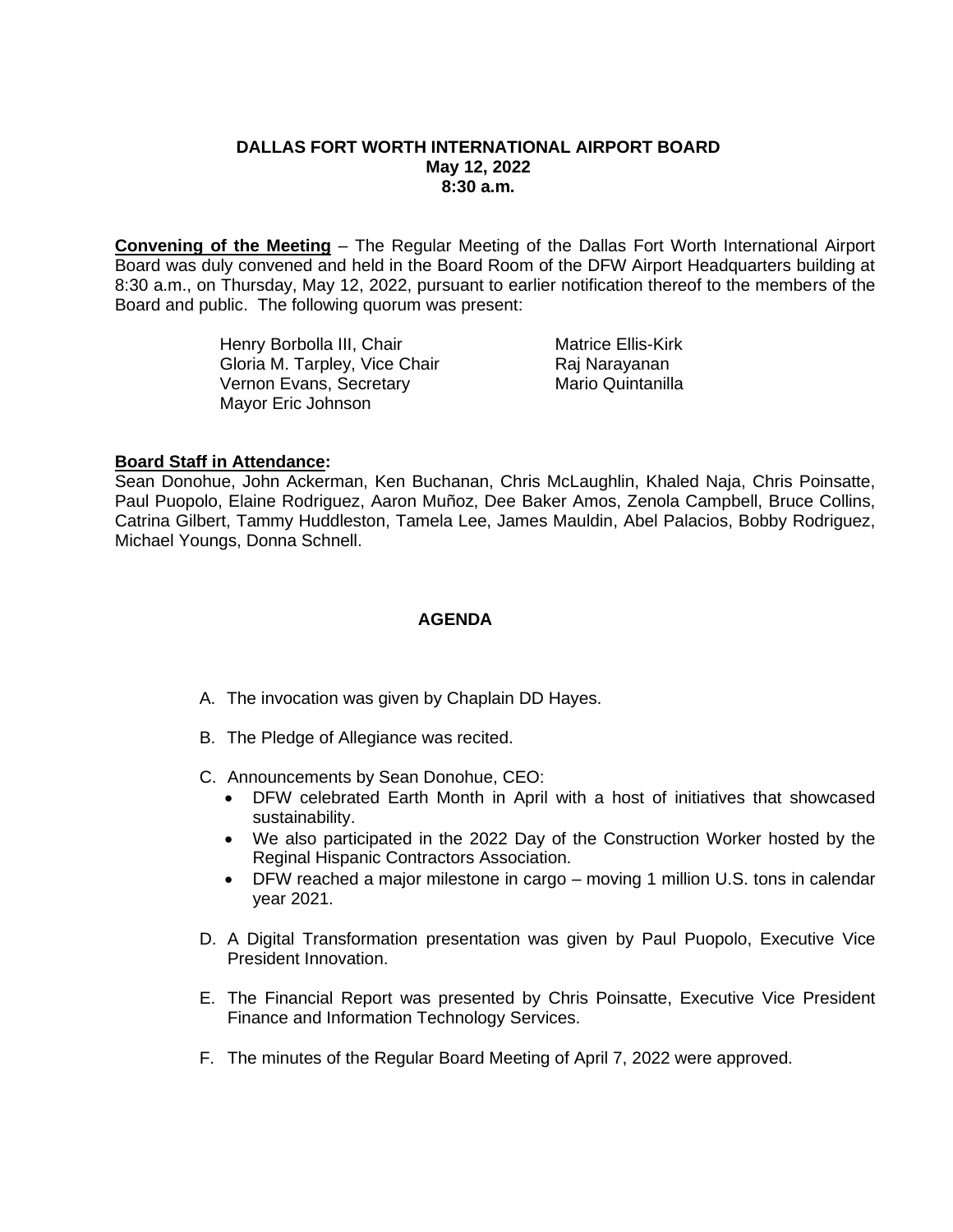# **OPERATIONS COMMITTEE**

Board Chair Henry Borbolla, who presided over the Operations Committee reported that the Committee met on Tuesday, May 10, 2022, at 12:30 p.m. and recommended approval of the following:

1. The minutes of the Operations Committee Meeting of April 5, 2022 were approved during the Committee Meeting of May 10, 2022.

#### **Consent Items for Consideration**

- 2. The Airport Board unanimously adopted Resolution No. 2022-05-094 to approve an increase to Reimbursement Agreement No. 5001014, for Rehabilitate Runway 17L/35R Storm Drain Pipes, with the Federal Aviation Administration Southwest Region, in an amount not to exceed \$99,314.57, for a revised amount of \$147,817.16, for the 240 calendar day term of the Contract
- 3. The Airport Board unanimously adopted Resolution No. 2022-05-095 to approve execution of Contract No. 9500790, for Emergency Repairs to Taxiway WM, with Austin Bridge & Road, LP, of Irving, Texas, in an amount not to exceed \$120,000.00, for the 60-calendar day term of the Contract.
- 4. The Airport Board unanimously adopted Resolution No. 2022-05-096 to approve authorized to enter into an Interlocal Training Agreement between the Board and the municipalities detailed in the description, and that the Chief Executive Officer or Designee be authorized to execute an Interlocal Training Agreement for Aircraft Rescue Fire Fighter Training with these municipalities.
- 5. The Airport Board unanimously adopted Resolution No. 2022-05-097 to approve acceptance of funding in the amount of \$41,000.00, from FY 2021 Homeland Security Grant Program #4245101, that the Board agrees that the project 2021 SHSP Personal Protective Equipment (PPE) Enhancement Grant will be operated through DFW Department of Public Safety; that the Board agrees that in the event of loss or misuse of the Office of the Governor funds, Board assures that the funds will be returned to the Office of the Governor in full; that the Board designates the Vice President of Treasury Management as the grantee's authorized official and gives the authorized official the power to apply for, accept, reject, alter, or terminate the grant on behalf of the applicant agency; and that the Board approves submission of the grant application for project 2021 SHSP - Personal Protective Equipment Enhancement Grant to the Office of the Governor.
- 6. The Airport Board unanimously adopted Resolution No. 2022-05-098 to approve acceptance of funding, in the amount of \$100,000.00, from FY 2021 Urban Area Security Initiative Grant #4350401; that the Board agrees that the project 2021 UASI - DFW International Airport - First Responder Kits will be operated through DFW Department of Public Safety; that the Board agrees that in the event of loss or misuse of the Office of the Governor funds, Board assures that the funds will be returned to the Office of the Governor in full; that the Board designates the Vice President of Treasury Management as the grantee's authorized official and gives the authorized official the power to apply for, accept, reject, alter or terminate the grant on behalf of the applicant agency; and that the Board approves submission of the grant application for project 2021 UASI - DFW International Airport - First Responder Kits to the Office of the Governor.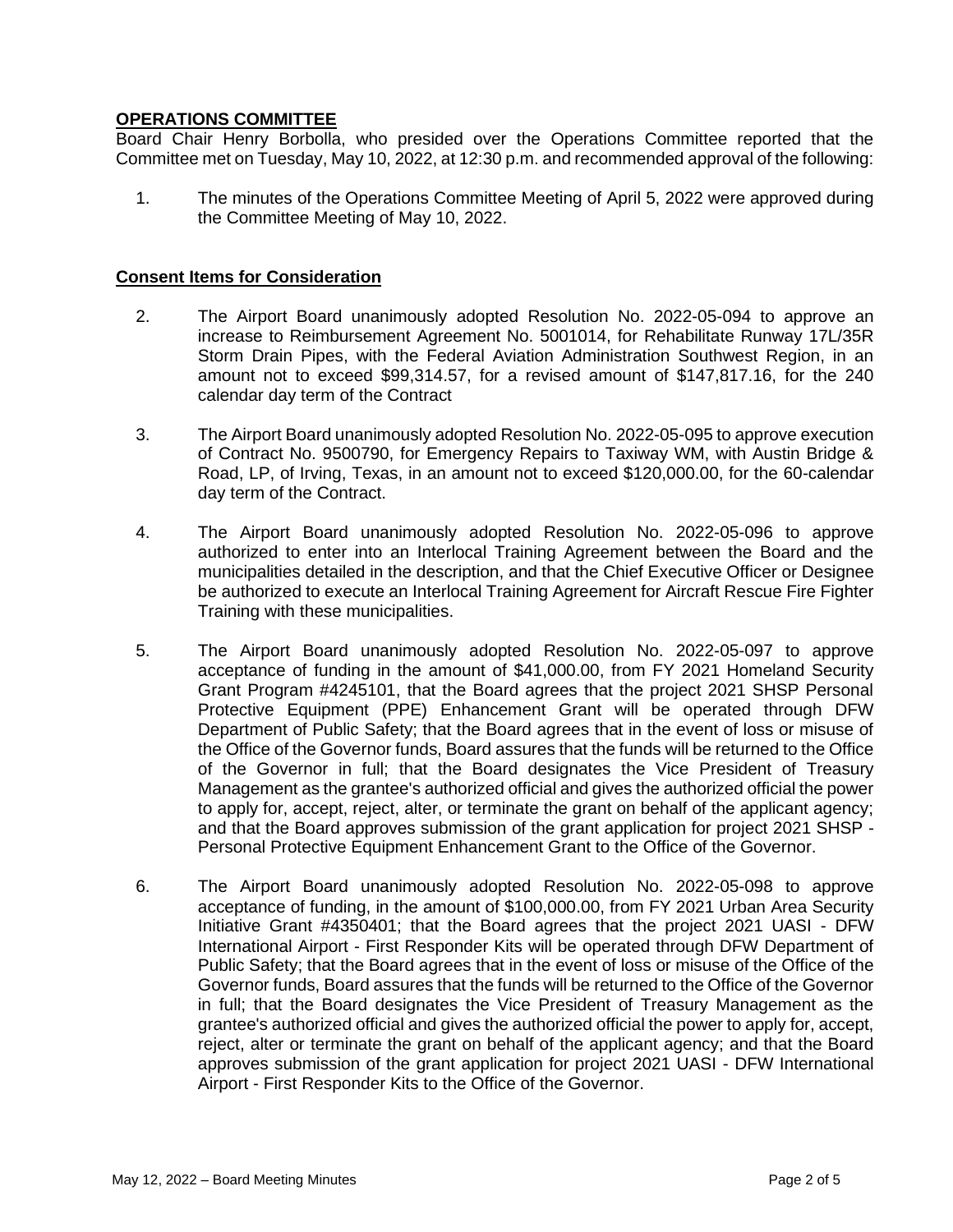# **Action Items for Consideration**

- 7. The Airport Board unanimously adopted Resolution No. 2022-05-099 to approve execution of Reimbursement Agreement No. 5001019, for Glade Road Utility Relocation, with Explorer Pipeline, of Grapevine, Texas, in an amount not to exceed \$270,214.03, for the 61-day term of the Contract.
- 8. The Airport Board unanimously adopted Resolution No. 2022-05-100 to approve execution of Contract No. 9500739, for Reconfigure Storm Water Systems at Various Locations, with North Texas Contracting Inc., of Keller, Texas, in an amount not to exceed \$2,241,765.00, for the 240-calendar day term of the Contract.
- 9. The Airport Board unanimously adopted Resolution No. 2022-05-101 to approve execution of Contract No. 7007168, for Enterprise Terminal Mechanical, Electrical, Plumbing and Structural Maintenance with Jones Lang LaSalle Americas, Inc., of Chicago, Illinois, in an amount not to exceed \$55,835,469.24, for the initial three-year term of the Contract, with options to renew for two additional one-year periods.

# **Discussion Items**

- 10. There were no Construction and Professional Services Contract increase(s) approved by authorized staff for this reporting period.
- 11. There were no decrease(s)/increase(s) in Scope of Work approved by authorized staff for this reporting period.

## **FINANCE/AUDIT COMMITTEE**

Finance/Audit Committee Chair Gloria M. Tarpley reported the Committee met on Tuesday, May 10, 2022 at 12:50 p.m. and recommended approval of the following:

- 12. The minutes of the Finance/Audit Committee Meeting of April 5, 2022 were approved during the Committee Meeting of May 10, 2022.
- 13. The Financial Report was presented by Abel Palacios, VP Finance, during the Committee Meeting of May 10, 2022.

## **Consent Items for Consideration**

- 14. The Airport Board unanimously adopted Resolution No. 2022-05-102 to approve authorization to exercise options for multi-year Contracts for the fourth quarter of Fiscal Year 2022.
- 15. The Airport Board unanimously adopted Resolution No. 2022-05-103 to approve an increase to Legal Services Contract No. 8005218, with Eversheds Sutherland LLP, in an amount not to exceed \$25,000.00, for a revised not to exceed Contract amount of \$73,750.00.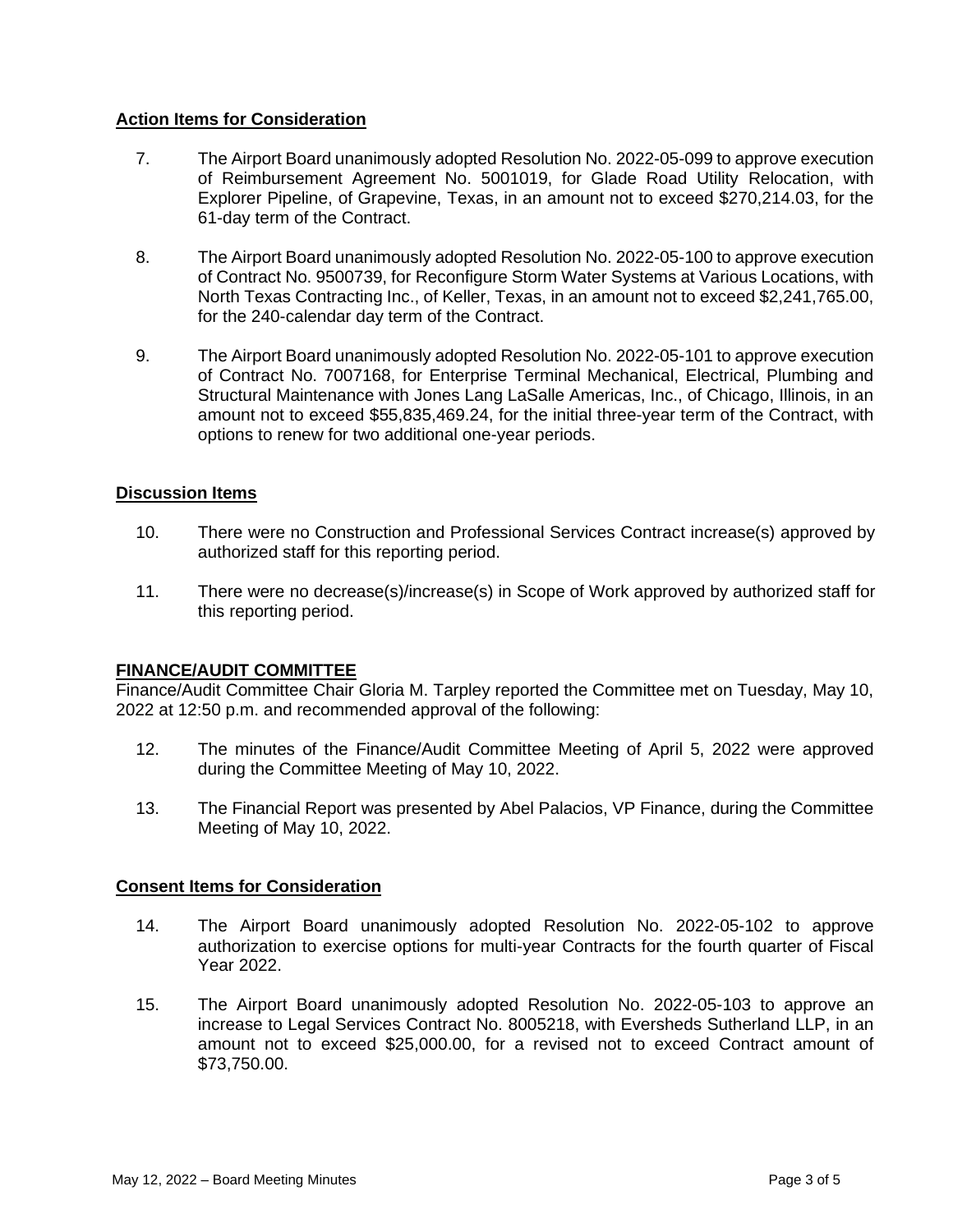- 16. The Airport Board unanimously adopted Resolution No. 2022-05-104 to approve an increase Legal Services to Contract No. 8005418, with Carrington Coleman Sloman & Blumenthal L.L.P., in an amount not to exceed \$100,000.00, for a revised not to exceed Contract amount of \$149,500.00.
- 17. The Airport Board unanimously adopted Resolution No. 2022-05-105 to approve Purchase Order No. 278794, for Panasonic Toughbooks, to GTS Technology Solutions, Inc., of Austin, Texas, in the amount of \$234,736.60.

## **Action Items for Consideration**

- 18. The Airport Board unanimously adopted Resolution No. 2022-05-106 to approve ratification of purchases for the total action amount of \$1,394,392.00, for emergency procurements of goods and services for the 2022 winter weather events.
- 19. The Airport Board unanimously adopted Resolution No. 2022-05-107 to approve an increase to Legal Services Contract No. 8005495, with Eversheds Sutherland LLP, in an amount not to exceed \$310,000.00, for a revised not to exceed Contract amount of \$359,000.00.
- 20. The Airport Board unanimously adopted Resolution No. 2022-05-108 to approve request for the Cities of Dallas and Fort Worth to grant the City of Fort Worth an easement on Airport property for pedestrian and non-motorized vehicles.

#### **Discussion Items**

- 21. The Department of Audit Services' Quarterly Audit Update was presented by Aaron Muñoz, Director Audit Services, during the Committee Meeting of May 10, 2022.
- 22. The Monthly D/S/M/WBE Expenditure Report was distributed to the Board.
- 23. Purchase Orders/Contracts and Professional Service Contracts approved by authorized staff were distributed to the Board.

#### **CONCESSIONS/COMMERCIAL DEVELOPMENT COMMITTEE**

Concessions/Commercial Development Committee Vice Chair Vernon Evans reported that the Committee met on Tuesday, May 10, 2022, at 12:51 p.m. and recommended approval of the following:

24. The minutes of the Concessions/Commercial Development Committee Meeting of April 5, 2022 were approved during the Committee Meeting of May 10, 2022.

#### **Consent Item for Consideration**

25. The Airport Board unanimously adopted Resolution No. 2022-05-109 to approve amendment to Lease No. 010904 by and between the Dallas Fort Worth International Airport Board and TGIF/DFW Terminals B, C, and E Restaurant Joint Venture.